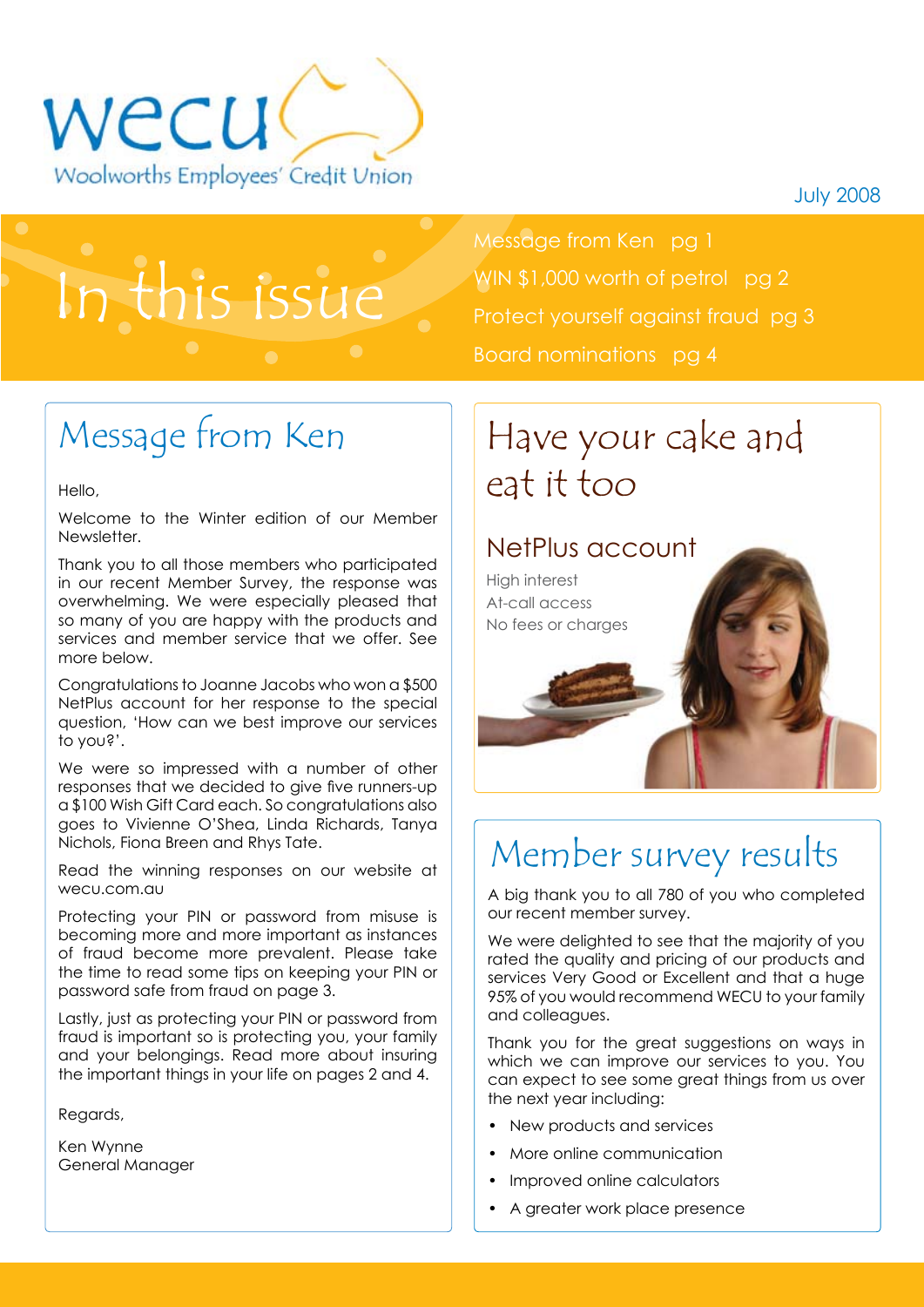## Keeping your home safe this winter is as easy as ABC.

There's nothing better than lighting the fire or switching on the heater, and curling up in a warm bed during the cold winter months. And while most of us couldn't part with these comforts, it is important to be aware of the dangers they pose and the importance of fire safety.

Through our association with QBE, we have prepared some helpful winter tips to help spread this timely message. As you will see, keeping your home safe this winter is as easy as ABC!



### **A**lert yourself to potential hazards

- Always keep heaters away from curtains, tablecloths and bedding.
- Have your smoke alarms tested regularly and ensure one is installed in the kitchen and near bedrooms.

#### **BE PREPARED TO TAKE ACTION**

- Determine a home escape plan with your family. Ensure there are two safe exits in every room.
- Keep a fire extinguisher and a fire blanket near the kitchen. This is a high risk area for fire.

#### **CHECK FOR DANGER**

- Check your electrical items for damaged cords regularly. If the cord isn't repairable, throw the item away immediately.
- When fixing faulty heating appliances, don't carry out these repairs yourself - use only authorised repairers and installers.

By following these tips, you're going a long way to avoiding preventable incidents in and around your home. But if the worst did occur, it's good to know that with QBE Building and Contents insurance, you can be covered. In fact, not only can you be covered for damage caused by fire, but also for essential temporary repairs if your home is seriously damaged, or alternative accommodation costs if your home is unliveable.

If you'd like to know more about our Building and Contents insurance, or to take out a policy, simply call 1300 665 553 or visit your local branch. Even if your current policies aren't up for renewal, it's always a good time to check that you're getting a great insurance deal.



#### **Call 1300 665 553 to find out more**

General Insurance is provided by QBE Insurance (Australia) Limited ABN 78 003 191 035. In arranging this insurance Woolworths Employees' Credit Union Limited ABN 67 087 651 803 AFSL 240720 acts as an agent for QBE. You should consider the appropriate Product Disclosure Statement in deciding whether or not to acquire any of the products listed. A Product Disclosure Statement may be obtained by contacting Woolworths Employees' Credit Union on 1300 665 553. Any advice contained on this form is general advice only and does not take into account your objectives, financial situation or needs. Before acting on the advice, please consider its appropriateness. If you need more specific advice, we suggest you contact one of our offices. Insurance terms, conditions and acceptance criteria apply. Competition terms and conditions are available at www.wecu.com.au. Authorised under permit numbers NSW LPTS/08/05851, ACT TP 08/02456 and SA T08/2383.

QLD Business **Development Consultant** 

**QRF** 



# Don't get caught out – protect yourself from fraud

Protecting your PIN or password is one of the simplest ways of protecting your money against fraud. Below are some tips that may help you keep your PIN or password safe from fraud.

Meet Kerrie McQueen our Queensland Business Development Consultant. Kerrie will be visiting stores across Regions 9 and 10.

If you see her in your store, make sure you stop and say hi. She will be more than happy to have a chat and answer your questions about WECU membership and the products and services we offer.

#### DO

- $\sqrt{ }$  Sign your access card as soon as you receive it
- $\sqrt{ }$  Keep your access card in a safe place
- $\sqrt{ }$  Prevent anyone seeing your access card and PIN when using an ATM, EFTPOS or Internet and telephone banking
- $\sqrt{ }$  Report the loss, theft or unauthorised use of your access card to the Credit Union or call the VISA CARD HOTLINE immediately
- $\sqrt{6}$  Keep a record of the access card number and the contact telephone number for your area with your usual list of emergency telephone numbers
- $\sqrt{ }$  Examine your statement to identify and report, as soon as possible, any instances where your access card has been used without your authority
- $\sqrt{ }$  Immediately notify the Credit Union when you change your address

#### DON'T

- Select a PIN or code that represents your birth date or a recognisable part of your name
- x Write your PIN on your access card or anything that is kept near it
- Lend your access cards to anybody, or tell or show your PIN or access code to another person

In most cases if you follow the guidelines for protecting your PIN or password outlined above you will not be responsible for unauthorised transactions made on your accounts.

However in some circumstances you could still be held liable for unauthorised transactions. For example, if you unreasonably delay advising the Credit Union after you become aware of an unauthorised transaction, or if your actions directly contribute to the loss.

Remember fraud does not happen only in Australia, be just as vigilant when travelling overseas.

For more information about security please visit our website at wecu.com.au or call us on 1300 665 553.

### Introducing Kerrie McQueen

Up until now, when you used your WECU VISA Credit Card to make a purchase, you pressed 'credit' and then had to sign to accept the transaction.

Since 4 June 2008, participating outlets across Australia now allow you to enter a Personal Identification Number (PIN)\* giving you another alternative, to make things quicker and easier.

Of course, if you prefer, you can continue to sign as you've always done.

Visit wecu.com.au for more details or visit penorpin.com.au to find out more.

\*The PIN facility may not be available on all cards.

### Pen or PIN